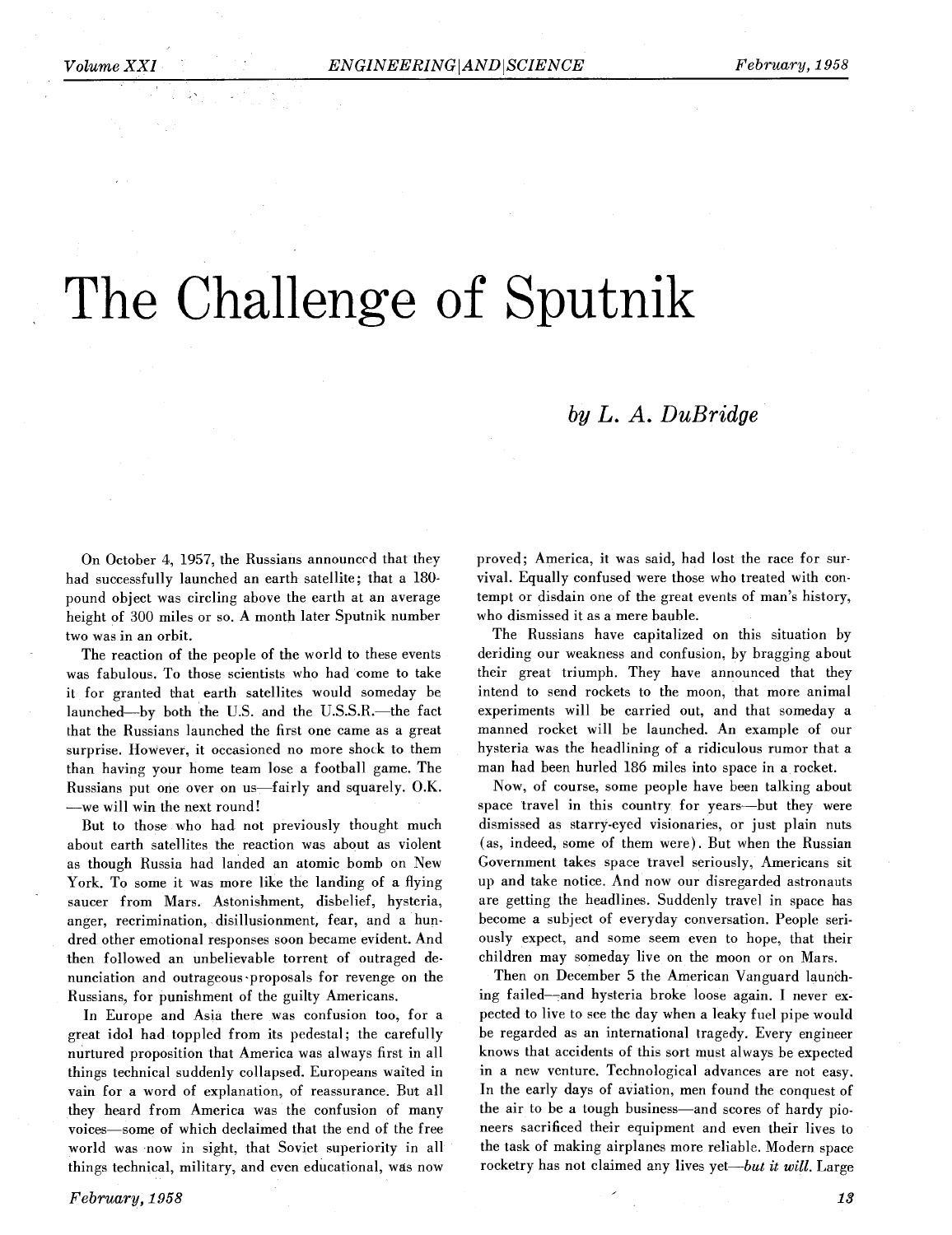## *Sputnik, in itself, is hardly a military weapon* —

rockets are enormously complex devices, and no amount of human ingenuity will ever make them infallible. I am sure the Russians have had accidents. The Germans certainly had many. We have had some and will have more. But we will have successes too. **A** leaky fuel line or a defective turbine blade can hardly be taken as signs that the whole of our science and technology has suddenly collapsed.

In any case, we find ourselves in a time of great and astonishing events—and hence, inevitably, in a time of great confusion. Many terrible questions must be asked. Are we really in great and imminent military danger? Has Russia assumed technological leadership of the world? Have they proved that a dictatorship is superior to a democracy? Must we then adopt their methods to survive? Is our educational system obsolete? Are we hopelessly outclassed, outstripped, disgraced?

These and many other questions that Sputnik has raised have no easy answers. There are too many quantities still unknown. And, even where some things are clear, the question of what we should do about them is often unclear.

The best we can do at the present stage is to bring together the facts and separate the true from the false, the known from the unknown, and the certain from the uncertain. And then we must order our questions. We must recognize that some questions, such as the one, "Are the Russians ahead of us?", have no meaning. Ahead of us in what? As of what date? Does being ahead mean they can annihilate us? Other questions are unanswerable because we cannot possibly have the information-such as, "Do the Russians intend to attack us with ballistic missiles?" No one can read their minds. But some questions are real and do have answers. We should identify those questions, then seek their answers and try to comprehend their meaning.

#### *Face the facts*

First, however, let us look at a few facts. The Russians have launched the first two satellites. There is no doubt of that. And it is a great achievement. To launch an object into an orbit above the earth, the object must first be lifted well above the earth's atmosphere-say, 200 miles or so—then at that height it must be guided to a horizontal path, parallel to the earth's surface, aimed in the proper geographic direction, and brought up to **a**  predetermined high speed. If an object is made to travel horizontally at 200 miles above the earth at a speed of about 18,000 miles per hour, it will circle the earth indefinitely, because the tendency of gravity to bring it down is exactly balanced by the centrifugal force tending to make it fly away from the earth entirely. A stable

orbit is then followed. It may be a circular orbit or, more likely, if the speed is a bit too high or too low, an elliptical orbit getting farther from the earth at one side of its trajectory.

Some people ask: What keeps it going? What keeps it up there? In reply, let us ask what keeps the moon going around the earth? What keeps the earth going around the sun? The answer is simple. Nothing! Once an object has been started in motion, it tends to keep going forever -unless something tends to stop it. This great principle was discovered by Galileo in the 17th century, and was enunciated more precisely by Newton 50 years or so later. Every student of high school physics knows Newton's first law of motion (or does he?). Here on earth, of course, friction is always present to make things stop moving-so most people don't really believe that Newton's first law has any practical importance. But high above the atmosphere there is little or no friction, so the satellites keep on going. The Sputnik I rocket case lasted about eight weeks, the satellite itself about 12 weeks. The moon, 240,000 miles away, has been rotating in its orbit for at least four-and-a-half billion years!

#### Elementary *physics*

So, the questions which puzzle so many about satellite motions are answered by the most elementary principles of physics. And the widespread lack of understanding is sad proof of how few people have learned those simple principles.

There has been some discussion of how to bring down a satellite once it is up there. One congressman suggested we shoot them down! Other people asked how the little dog in Sputnik I1 was to be "let down." Again, some elementary physics must be recalled.

As I have said, once a satellite is in orbit it will stay there until something changes its motion. Friction will bring it down-very gradually at high elevations and very much faster as it comes into the atmosphere. But it is not easy to slow down a satellite suddenly so that gravity will pull it in at once. Shooting a bullet into it would damage the radio transmitter, but would not stop the motion. If you could make it collide head-on with another satellite going in the opposite direction, that would do it. But to achieve such a collision would be quite a trick. And, of course, a collision of two objects, each going 18,000 miles per hour, wouldn't have done the little doggie much good! That doggie was doomed from the beginning, and anyone who thought it could get back alive did not remember his physics.

What about a parachute? Since there is no air up there, there is nothing for the parachute to hang on to. Even if the little dog could jump out of the satellite with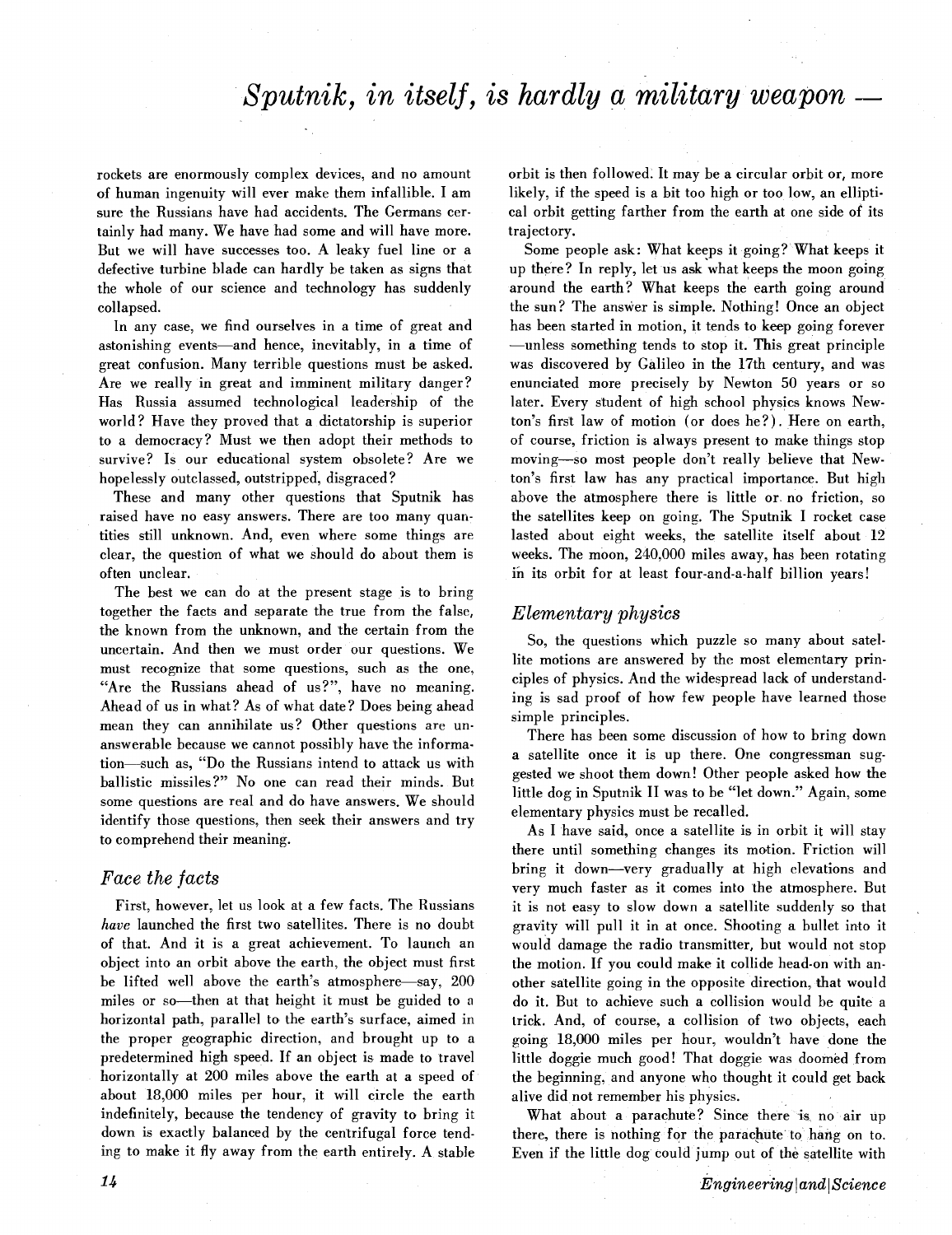his oxygen supply on, he would simply keep on sailing around the earth; he would be another satellite. There is just nothing there to slow him down enough so that gravity can overcome centrifugal force.

If a satellite could be equipped with an extra rocket motor and plenty of fuel so that the rocket blast could be fired in a direction to slow it down-that, of course, would do the trick. It takes a rocket to speed the thing up; it takes a rocket to slow it down. A rocket blast is about the only propulsion scheme we know which will work in a vacuum, above the earth's atmosphere. Maybe someday we will have satellites large enough to carry the slowing-down rocket, together with its fuel and the necessary equipment to fire it at the desired time.

#### *Returning satellites*

As a falling missile or satellite comes into the atmosphere, a new problem arises. Because of the enormous speed, the friction of the air will generate a great deal of heat. This is the "re-entry" problem. As President Eisenhower said in his first TV science talk, this re-entry problem has been solved for a military bomb-i.e., for an object that can stand some heat and that can hit the ground at high speed, or an object that is intended to explode before striking. But we do not yet know how to bring a dog to earth gently enough, and cool enough, so that it will survive. All the energy of the many tons of fuel required to lift the rocket originally will now appear as heat on the way down. And thus a returning satellite will usually have the same fate as a meteor; it will probably be burned up-and what is left will strike the ground with a terrific impact.

This raises the question of whether, if you launched a satellite with a bomb in it, you could then drop the bomb to hit any place on earth as the satellite passes over it. The answer, of course, is no. If a bomb were simply ejected from the satellite-say, by a spring or a small charge of gunpowder-it, too, would become another satellite. For the bomb to drop. it would have to be propelled backward by a huge rocket charge to reduce its kinetic energy. And, even then, it would spiral toward the earth in a curious path, and the accuracy of a hit would hardly be great.

Sputnik in itself, then, is hardly a military weapon! Why, then, does Sputnik give us such grave concern?

The main reason, of course, is that a rocket and guidance system good enough to put a IDOO-pound satellite into an orbit is certainly good enough to shoot *a* 1500 pound hydrogen bomb from Russia to the United States. The guidance accuracy might be only 50 miles. Such accuracy is not good enough to destroy an airbase, but a hit any place within 50 miles of New York or Los

Angeles would be pretty bad. And the accuracy will eventually be improved.

So the Russians are clearly very good rocket engineers. This is the main thing that Sputnik proves. They have put great effort on large rockets, and they were willing to use some of their military rockets for scientific experiments of great propaganda value. That is something we were not willing to do.

Granted they are good rocket engineers, what kind of military rockets do they have? Are they any better than ours? Are they in production, or still in the experimental stage? Will they have 100 next year, or in 5 years? In any case, how big a threat to us is one rocket? 10? 100?

These, of course, are all unanswerable questions-and hence they are the ones that everyone speculates about. Unfortunately, the Russians have not told us precisely just what type of military rockets they have, when they will have them, or how many there will be. They have made a few proud boasts, but only the U.S. Central Intelligence Agency knows how accurate those boasts are. And CIA is not telling what it knows.

By the same token, in spite of all the press releases, the U.S. Defense Department has not told the full story of our rocket technology either. The President did say that we have over 30 types of guided missiles in development, and many of them in production. Sputnik alone does not reveal the full military strength of either country. It has revealed simply that the Russians are better rocket engineers than most of us thought. Hence, they may have now, and certainly will have someday, enough military rockets to be a serious threat to us.

#### *U.S. missiles*

But of one more thing we can be sure: The United States has not been asleep in the guided missile field either. Our Nike anti-aircraft missiles, for example, are certainly a powerful protection against the Soviet bomber. Many scientists feel that there have been too many missiles developed in this country. It might have been better to concentrate on a smaller number and not have tried to make them all so perfect. But it is a typical American habit-if there are several ways of doing a thing, we will try them all! And we will push each one to a high state of perfection. We certainly have acquired a very large and diversified missile technology in the past 10 years. And if we wish now to concentrate a large effort on one or two major projects, we could certainly get them into production fast. In fact, Caltech's Jet Propulsion Laboratory, using existing Army equipment, launched the first U.S. satellite, the Explorer, less than 12 weeks after the project was authorized.

The notion that Russian rockets could suddenly, *to-*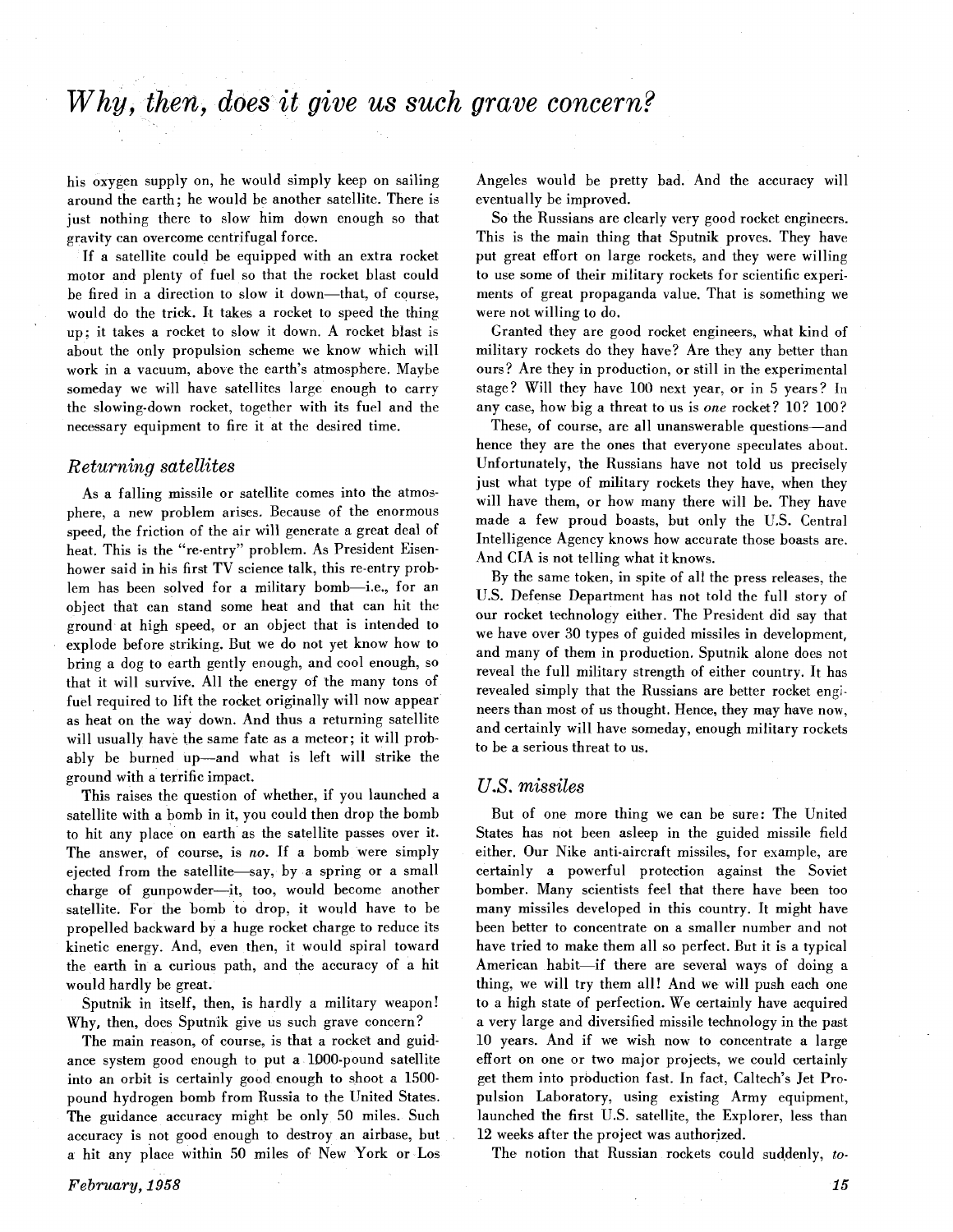*Has Russia now, before all the world, challenged us to an intellectual contest*  **which** *we are not prepared to win?* 

**night,** destroy all American bomber bases all over the world and render us immediately defenseless is absurd. Such a feat would require the accurate and simultaneous striking of hundreds of long-range missiles-all making effective hits. To run the risk of not hitting even a few bases would be dangerous, for even a few H-bombs that we could launch can do tremendous damage. Thus our bomber force will be a serious threat to Russia for **a**  long time to come.

But that fact should not give cause for complacencyand I know of no informed person who is complacent. As Dr. Killian, the President's new special assistant, has said, "We need a sense of urgency without despair."

What, then, should we do now? What must we do later?

The first demand which the Sputnik situation puts on us, of course, is to examine our military situation. Though the wild statements that the Russians have suddenly zoomed into a position of military supremacy are wrong, it is certain that there are grave dangers. Clearly, everyone now realizes that we need to accelerate our efforts to counter that Russian threat.

At the same time, it is clear that our military strength is only one aspect of our national strength. Military technology is one branch of technology; it can be no stronger than the main structure of technology itself. Rockets and radar and atomic weapons are not invented by generals and admirals; they are invented by civilian scientists and engineers working in laboratories-often in laboratories where the Government is paying the bills. These civilians draw on all available knowledge in the world of science and engineering to develop weapons and techniques which the military services require. For a nation to be successful in military technology, it must have two things :

1. Enough well-trained scientists and engineers to man the military-sponsored laboratories; and

2. **An** active nonmilitary science and technology to supply the new knowledge, and materials and new devices which military technology will require.

The shock to America is that Russia has so quickly attained these two goals. Russia, we now realize more clearly than before, is rapidly attaining a position of great technological strength. Russia is no longer the nation of illiterate peasants that many of us had supposed.

How did they get this way? How did we let the Russians get ahead of us in the satellite game? Paradoxically, it was not the shortage of engineers in this country that was responsible. It was, if anything, a shortage of psychologists! Actually, the possibility of launching a satellite had been under discussion in the United States for a long time. And the Russians had, long ago, also announced that they would launch one-date unspecified. Most people in this country regarded the satellite launching as an interesting scientific project, but it was repeatedly emphasized that it must not interfere with any military project. Hence, it could use no military hardware. So it was not pushed or given any priority. If someone could have visualized the tremendous psychological impact the first satellite would have on world opinion, and if they could have persuaded the Government of its propaganda importance, the project could easily have been accelerated. But not even the congressmen who are now shouting for blood ever told the National Science Foundation that the satellite project should be given top priority. Almost no Americans thought there was any rush. In the meantime, the Russians kept their plans secret until, suddenly, the job was done.

#### *The first step*

Our first lesson is that we must bring to the top levels of our Government better information and judgment about the potentialities of new scientific and engineering achievements, and their possible psychological effects on world opinion and their effects on the U.S. position of leadership. The appointment of Dr. J. R. Killian is a good step in the right direction-but he will need the help of many scientists, engineers, psychologists and experts in many areas of world opinion to do the full job.

Our next task is to realize the enormous advances Russia has made in science and technology in recent years.

Now that Sputnik has made us look at Russia more closely, we see very plainly-what we could have easily seen long ago-that for 30 years Russia has been systematically building an educational system that would give rigid technical training to a large number of scientists and engineers, who, under the communist system, would then be available to serve the needs of .the state.

Soviet leaders foresaw, or soon learned, that you could not force people to be good scientists. There must be powerful incentives for every young person to develop any scientific talents he may have. So the Soviets turned to capitalistic methods and developed an elaborate sys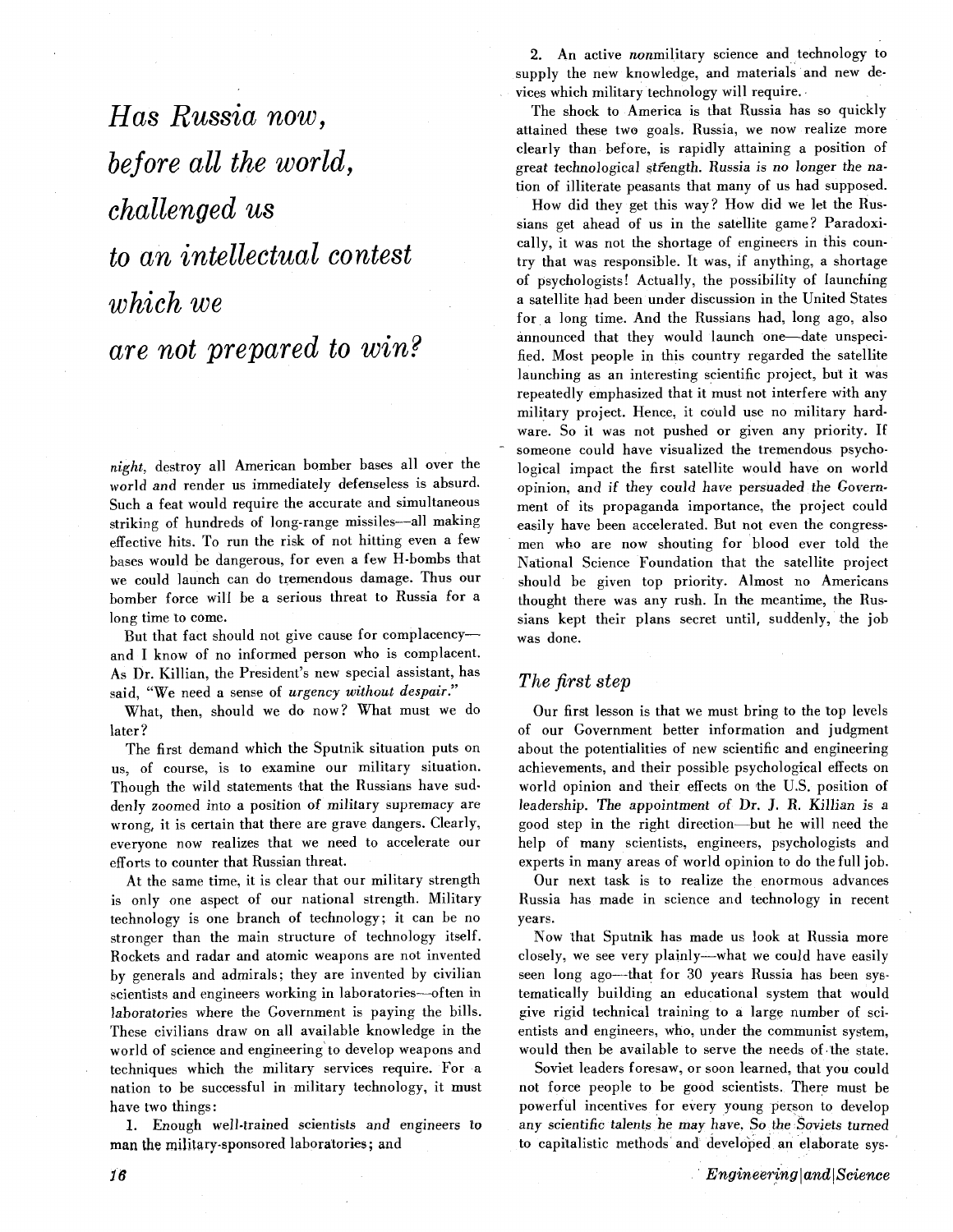tern of financial incentives to encourage scientific training. Young men and women are paid to go to collegeif they qualify. They are paid even more to go to graduate school-if they qualify. They are paid still more when they go into active scientific or engineering work -again if they pass rigid qualifying tests. Finally, the successful scientist or engineer is paid a very high salary, gets a car, a home in the country and extra food rations. And he is showered with medals to recognize his achievements. It's all very simple capitalism-large rewards to the able and the ambitious. And in this country we have been doing just the opposite—seeing to it that scientists, engineers and teachers do not earn too much !

The net result is that the U.S.S.R. has attained a position of great technological strength, and by concentrating large resources of men and money on military technology-nuclear bombs, submarines, aircraft and missiles-she has attained a position of great military strength, too.

No longer is it true—if it ever was—that automatically and inevitably and forever is the U.S. technically superior to the U.S.S.R. in the military field. Whatever the exact balance may be today, the Russians are certainly moving ahead very fast.

This is a sobering thought and requires sober attention. For this fact profoundly affects our foreign policy, our military posture, the nature of our defense effort and the distribution of our resources.

And if Russia can achieve these results in the military field, can she not attain similar goals in industry, in agriculture, in public health? Can she not, in short, attain in time a standard of living for her people comparable to ours? Can she not thus challenge throughout the world the superiority of a democratic system of government in providing for the welfare of its people?

That is the real challenge of Sputnik. It is not a question of how good Russia's rockets are, compared to ours. We can have good ones too. The question is whether Russia has now, before all the world, challenged us to an intellectual contest which we are not prepared to win. Can the communist system develop and use the brains of its people to a better advantage than our system?

#### *Our intellectual resources*

The challenge of Sputnik is that we must now take stock of our intellectual resources and how we are using them.

Arnold Toynbee, the historian, has advanced the proposition that the survival of nations and of civilizations depends on how they meet the challenges which they face. Blindness or complacency in the face of danger leads to collapse from without. Hysteria may lead to collapse from within. But foresight, courage and determination may conquer and challenge.

Can we, as a nation, bring these qualities to bear on the challenge we face?

Even though the challenge may not be in the form of an immediate military danger, it is clear that a rival

power is surging ahead so rapidly on so many fronts that we must begin now to accelerate our pace.

How do we start? First, we must remember that back of any great new military, industrial, or technological achievement, back of any nation's material strength, lie the minds of many people. The most important resources of any nation are its intellectual resources. New developments come from new ideas. New ideas develop in the minds of men. Any single new idea, in fact, develops in the mind of a single man; the pooled ideas of many men constitute a nation's intellectual resources.

Our first task, then, is to strengthen our intellectual resources. The one great overpowering question which we need to ask is whether we are now developing and utilizing to the maximum extent, consistent with democratic principles, the full intellectual and spiritual strength of our people. If we are--we need have no fear. If we are not-we are risking grave danger.

Is America fully utilizing its intellectual resources? The answer is no.

Not one of us can honestly say that he is using his own intellectual resources fully. From the time we are children, until we die, most of us use only a fraction of the mental powers we have. We do not drive ourselves to use them; we do not encourage our children or friends and neighbors to use theirs. Oh, yes, we want our children to do well in school-but not too well! Johnny mustn't be different! And he mustn't be frustrated!

#### *Instead of incentives*

Instead of offering every possible incentive to intellectual achievement at all levels, in all fields, by all people, from the cradle to the grave, we offer--what? Tolerant amusement? Indifference? Or antagonism? ("Don't be an egghead!")

That is the challenge America faces now, today-that all of us (citizens, taxpayers, parents, teachers, workers) shall be aware of the importance of intellectual achievement. This challenge existed long ago, of course. But now a great question mark has been projected high in the sky for all the world to see. Are American intellectual resources going to be brought to life in a great surge of dynamic enthusiasm? Or is another more monolithic type of society going to he able to drive its people to **a**  pace we cannot match?

I think many of our people have now become aware of the importance of raising the intellectual level of our attainments. They now seek guidance: Where shall we start? What shall we do? Unfortunately, there is no single move, or even any small group of moves, which will solve this problem.

The intellectual resources of our people are developed and nourished in many places-in our homes, our churches, our schools; in the universities, in libraries and museums; in industrial and government laboratories; in newspaper and magazine editorial rooms, and (we hope) in radio and TV broadcasting rooms.

In all of these places, higher intellectual standards